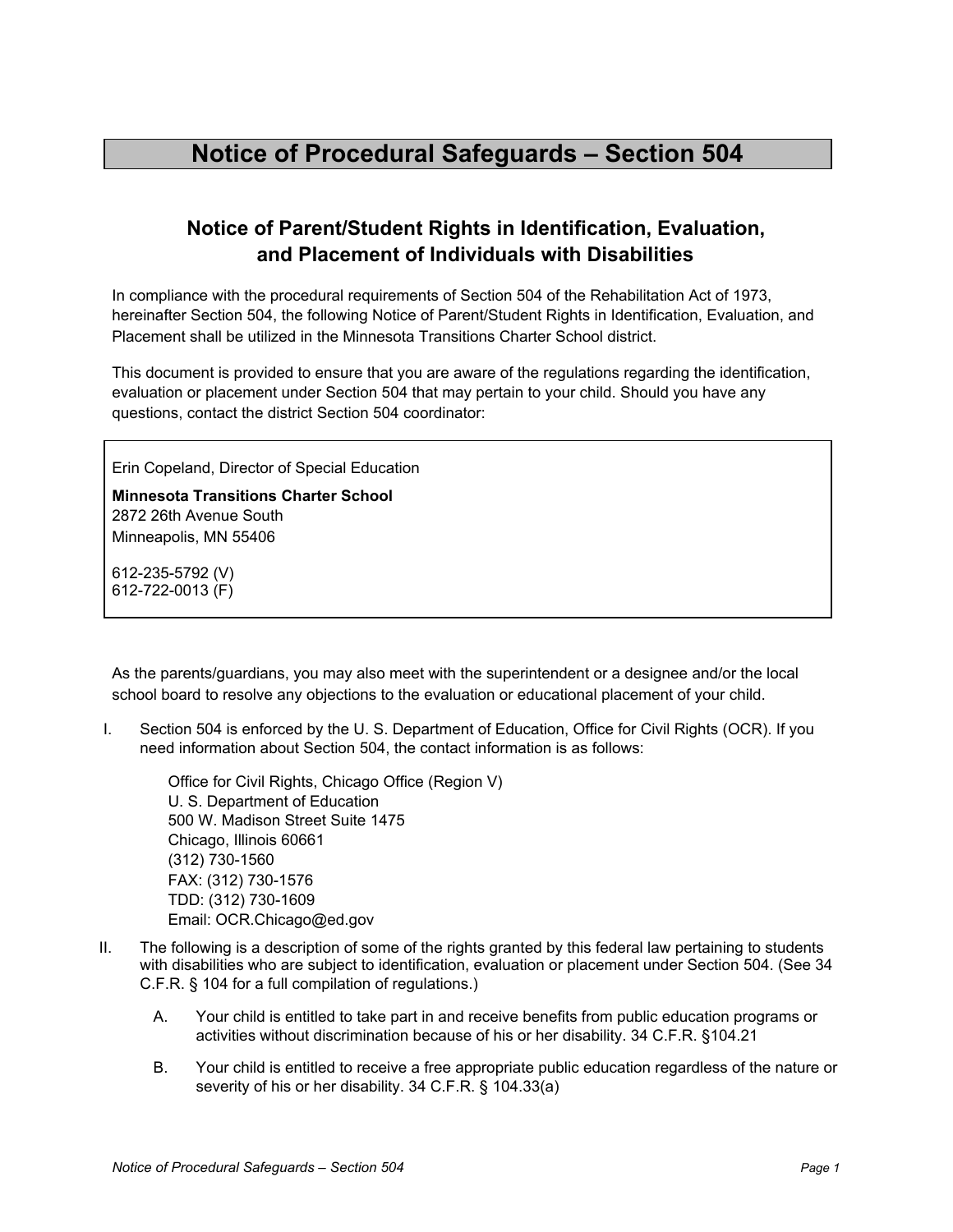- C. Your child is entitled to receive regular or special education and related aids and services that are designed to meet his or her individual educational needs as adequately as the needs of students without disabilities. 34 C.F.R. § 104.33(b)
- D. Your child is entitled to receive free educational services except for those fees that are imposed on students without disabilities or their parents. 34 C.F.R. § 104.33(c)
- E. Your child is entitled to be educated with students without disabilities to the maximum extent appropriate to the needs of your child. 34 C.F.R. § 104.34(a)
- F. Your child is entitled to be educated in facilities and receive services and activities comparable to those provided to students without disabilities. 34 C.F.R. § 104.34(b)(c)
- G. Your child is entitled to an evaluation prior to an initial placement and any subsequent significant change in placement. 34 C.F.R. § 104.35(a)
- H. Your child is entitled to be evaluated and tested with procedures in accordance with regulations pertaining to evaluation procedures. 34 C.F.R. §104.34(b)
- I. Your child is entitled to have evaluation data and placement decisions based upon information from a variety of sources, including aptitude and achievement tests, teacher recommendations, physical condition, social or cultural background, and adaptive behavior. 34 C.F.R. § 104.35(c)(1)
- J. Your child is entitled to have interpretation of data and placement decisions based on evaluation procedures that ensure information is obtained from a variety of documented and carefully considered sources. 34 C.F.R.§ 104.35(b)(c)(2)
- K. Your child is entitled to have placement decisions made by persons knowledgeable about your child, the meaning of evaluation data, and placement options. 34 C.F.R. § 104.35 (c)(3)
- L. Your child is entitled to periodic evaluations. 34 C.F.R. § 104.35(d)
- M. Your child is entitled to an equal opportunity to participate in nonacademic and extracurricular activities offered by the school district. 34 C.F.R. § 104.37
- N. You are entitled to notice prior to any action by the district pertaining to the identification, evaluation, or placement of your child. 34 C.F.R. § 104.36
- O. You are entitled to examine relevant records relating to decisions regarding your child's identification, evaluation, educational program, and placement. 34 C.F.R. § 104.36
- P. You are entitled to request an impartial hearing and an appeal of any decisions or actions taken by the school district regarding your child's identification, evaluation, educational program, or placement. The school district will bear the costs for these due process procedures. You and your child may take part in these proceedings and have an attorney represent you. The following details the procedures:
	- i. If you disagree with the identification, evaluation, educational placement, or with the provisions of a free appropriate public education for your child, you may make a request for a hearing to the superintendent or the Section 504 coordinator, indicating the specific reason(s) for the request. Upon receipt of the request, the superintendent shall appoint the hearing officer.
	- ii. The school district may initiate a hearing regarding the identification, evaluation, or educational placement of the student or the provision of a free appropriate public education to the student. The school district shall notify you of the specific reason(s) for the request.